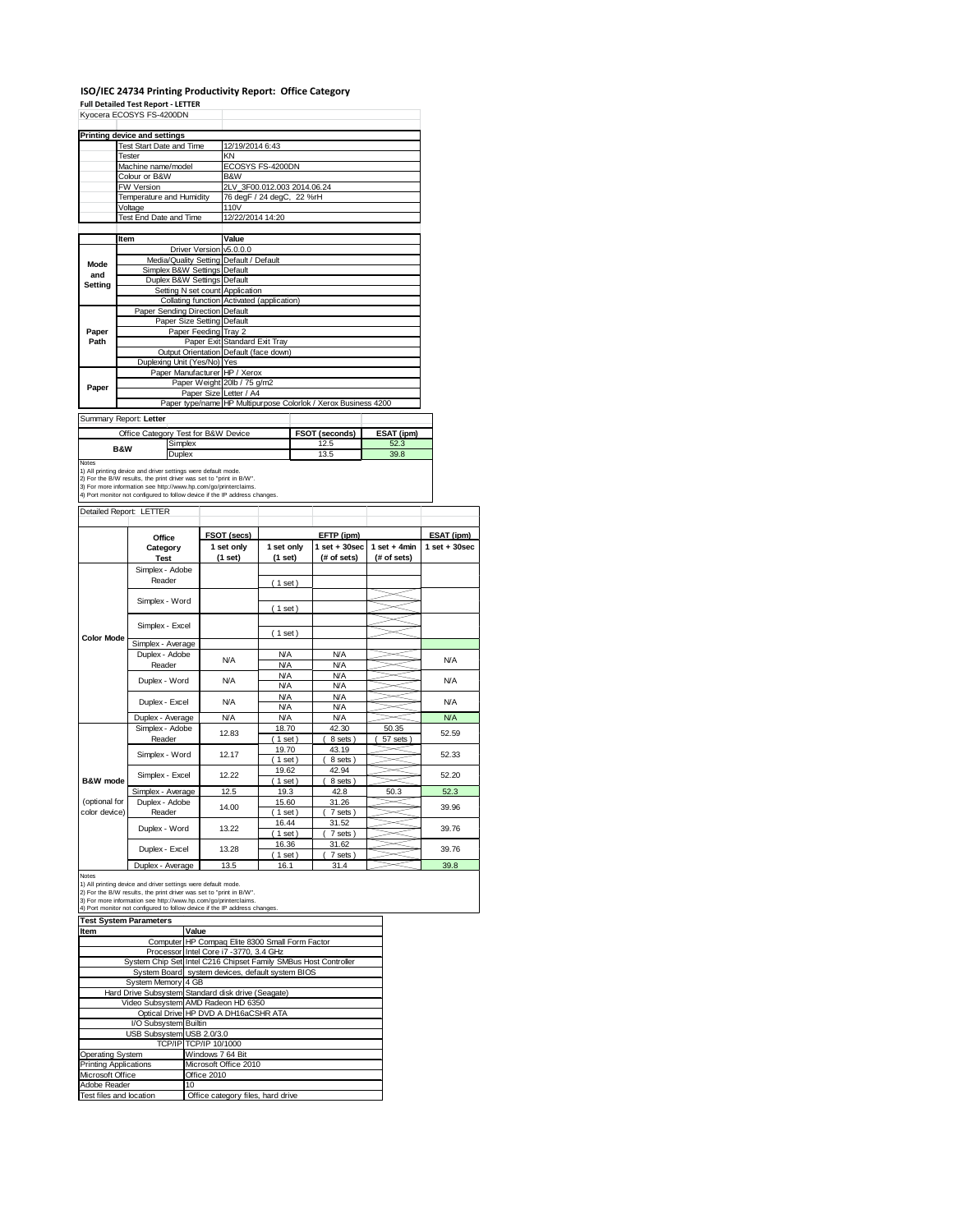## **ISO/IEC 24734 Printing Productivity Report: Office Category**

| <b>Full Detailed Test Report - A4</b> | Kyocera ECOSYS FS-4200DN                                                                                                                      |                                 |  |                                                                               |                          |                                                                |                |                   |
|---------------------------------------|-----------------------------------------------------------------------------------------------------------------------------------------------|---------------------------------|--|-------------------------------------------------------------------------------|--------------------------|----------------------------------------------------------------|----------------|-------------------|
|                                       | <b>Printing device and settings</b>                                                                                                           |                                 |  |                                                                               |                          |                                                                |                |                   |
|                                       | <b>Test Start Date and Time</b>                                                                                                               |                                 |  | 12/19/2014 6:43                                                               |                          |                                                                |                |                   |
|                                       | Tester                                                                                                                                        |                                 |  | KN                                                                            |                          |                                                                |                |                   |
|                                       | Machine name/model                                                                                                                            |                                 |  | ECOSYS FS-4200DN                                                              |                          |                                                                |                |                   |
|                                       | Colour or B&W                                                                                                                                 |                                 |  | B&W                                                                           |                          |                                                                |                |                   |
|                                       | FW Version                                                                                                                                    |                                 |  | 2LV_3F00.012.003 2014.06.24                                                   |                          |                                                                |                |                   |
|                                       | Temperature and Humidity                                                                                                                      |                                 |  | 76 degF / 24 degC, 22 %rH                                                     |                          |                                                                |                |                   |
|                                       | Voltage                                                                                                                                       |                                 |  | 110V                                                                          |                          |                                                                |                |                   |
|                                       | Test End Date and Time                                                                                                                        |                                 |  | 12/22/2014 14:20                                                              |                          |                                                                |                |                   |
|                                       | Item                                                                                                                                          |                                 |  | Value                                                                         |                          |                                                                |                |                   |
|                                       |                                                                                                                                               | Driver Version v5.0.0.0         |  |                                                                               |                          |                                                                |                |                   |
| Mode                                  |                                                                                                                                               |                                 |  | Media/Quality Setting Default / Default                                       |                          |                                                                |                |                   |
| and                                   |                                                                                                                                               | Simplex B&W Settings Default    |  |                                                                               |                          |                                                                |                |                   |
| Setting                               |                                                                                                                                               | Duplex B&W Settings Default     |  |                                                                               |                          |                                                                |                |                   |
|                                       |                                                                                                                                               |                                 |  | Setting N set count Application<br>Collating function Activated (application) |                          |                                                                |                |                   |
|                                       |                                                                                                                                               | Paper Sending Direction Default |  |                                                                               |                          |                                                                |                |                   |
|                                       |                                                                                                                                               | Paper Size Setting Default      |  |                                                                               |                          |                                                                |                |                   |
| Paper                                 |                                                                                                                                               | Paper Feeding Tray 2            |  |                                                                               |                          |                                                                |                |                   |
| Path                                  |                                                                                                                                               |                                 |  | Paper Exit Standard Exit Tray                                                 |                          |                                                                |                |                   |
|                                       |                                                                                                                                               |                                 |  | Output Orientation Default (face down)                                        |                          |                                                                |                |                   |
|                                       |                                                                                                                                               | Duplexing Unit (Yes/No) Yes     |  |                                                                               |                          |                                                                |                |                   |
|                                       |                                                                                                                                               |                                 |  | Paper Manufacturer HP / Xerox                                                 |                          |                                                                |                |                   |
| Paper                                 |                                                                                                                                               |                                 |  | Paper Weight 20lb / 75 g/m2                                                   |                          |                                                                |                |                   |
|                                       |                                                                                                                                               |                                 |  | Paper Size Letter / A4                                                        |                          | Paper type/name HP Multipurpose Colorlok / Xerox Business 4200 |                |                   |
| Summary Report: A4                    |                                                                                                                                               |                                 |  |                                                                               |                          |                                                                |                |                   |
|                                       | Office Category Test for B&W Device                                                                                                           |                                 |  |                                                                               |                          | FSOT (seconds)                                                 | ESAT (ipm)     |                   |
|                                       |                                                                                                                                               | Simplex                         |  |                                                                               |                          | 12.8                                                           | 50.3           |                   |
|                                       | <b>B&amp;W</b>                                                                                                                                | Duplex                          |  |                                                                               |                          | 14.0                                                           | 38.6           |                   |
| Detailed Report: A4                   | 3) For more information see http://www.hp.com/go/printerclaims.<br>4) Port monitor not configured to follow device if the IP address changes. |                                 |  |                                                                               |                          |                                                                |                |                   |
|                                       |                                                                                                                                               |                                 |  |                                                                               |                          |                                                                |                |                   |
|                                       |                                                                                                                                               | Office                          |  | FSOT (secs)                                                                   |                          |                                                                |                |                   |
|                                       | Category                                                                                                                                      |                                 |  |                                                                               |                          | EFTP (ipm)                                                     |                | ESAT (ipm)        |
|                                       | <b>Test</b>                                                                                                                                   |                                 |  | 1 set only                                                                    | 1 set only               | $1$ set $+30$ sec                                              | $1$ set + 4min | $1$ set $+30$ sec |
|                                       | Reader                                                                                                                                        |                                 |  | (1 set)                                                                       | (1 set)                  | (# of sets)                                                    | (# of sets)    |                   |
|                                       |                                                                                                                                               | Simplex - Adobe                 |  |                                                                               |                          |                                                                |                |                   |
|                                       |                                                                                                                                               |                                 |  |                                                                               | (1 set)                  |                                                                |                |                   |
|                                       | Simplex - Word                                                                                                                                |                                 |  |                                                                               |                          |                                                                |                |                   |
|                                       |                                                                                                                                               |                                 |  |                                                                               | (1 set)                  |                                                                |                |                   |
| Colour                                | Simplex - Excel                                                                                                                               |                                 |  |                                                                               |                          |                                                                |                |                   |
| Mode                                  |                                                                                                                                               |                                 |  |                                                                               | (1 set)                  |                                                                |                |                   |
|                                       | Simplex - Average                                                                                                                             |                                 |  |                                                                               |                          |                                                                |                |                   |
|                                       | Duplex - Adobe                                                                                                                                |                                 |  | N/A                                                                           | <b>N/A</b>               | <b>N/A</b>                                                     |                | <b>N/A</b>        |
|                                       | Reader                                                                                                                                        |                                 |  |                                                                               | <b>N/A</b><br><b>N/A</b> | <b>N/A</b><br><b>N/A</b>                                       |                |                   |
|                                       | Duplex - Word                                                                                                                                 |                                 |  | N/A                                                                           | <b>N/A</b>               | <b>N/A</b>                                                     |                | <b>N/A</b>        |
|                                       |                                                                                                                                               |                                 |  |                                                                               | <b>N/A</b>               | <b>N/A</b>                                                     |                |                   |
|                                       | Duplex - Excel                                                                                                                                |                                 |  | N/A                                                                           | <b>N/A</b>               | <b>N/A</b>                                                     |                | <b>N/A</b>        |
|                                       | Duplex - Average                                                                                                                              |                                 |  | <b>N/A</b>                                                                    | <b>N/A</b>               | <b>N/A</b>                                                     |                | <b>N/A</b>        |
|                                       | Simplex - Adobe                                                                                                                               |                                 |  | 13.15                                                                         | 18.23                    | 40.99                                                          | 46.62          | 50.52             |
|                                       | Reader                                                                                                                                        |                                 |  |                                                                               | $1$ set)                 | 8 sets                                                         | $55$ sets $)$  |                   |
|                                       | Simplex - Word                                                                                                                                |                                 |  | 12.13                                                                         | 19.78<br>$1$ set)        | 37.69<br>8 sets                                                |                | 50.39             |
|                                       |                                                                                                                                               |                                 |  |                                                                               | 18.70                    | 41.02                                                          |                |                   |
| <b>B&amp;W</b> mode                   | Simplex - Excel                                                                                                                               |                                 |  | 12.83                                                                         | $1$ set)                 | 8 sets                                                         |                | 50.09             |
|                                       | Simplex - Average                                                                                                                             |                                 |  | 12.8                                                                          | 18.9                     | 39.9                                                           | 46.6           | 50.3              |
| (optional for                         | Duplex - Adobe                                                                                                                                |                                 |  | 14.28                                                                         | 15.38                    | 29.08                                                          |                | 38.52             |
| color device)                         | Reader                                                                                                                                        |                                 |  |                                                                               | ( 1 set )                | 6 sets)                                                        |                |                   |
|                                       | Duplex - Word                                                                                                                                 |                                 |  | 13.59                                                                         | 16.10                    | 29.72                                                          |                | 38.52             |
|                                       |                                                                                                                                               |                                 |  |                                                                               | $1$ set)<br>15.70        | 6 sets)<br>29.64                                               |                |                   |
|                                       | Duplex - Excel<br>Duplex - Average                                                                                                            |                                 |  | 13.95<br>14.0                                                                 | $1$ set)<br>1<br>15.7    | 6 sets)                                                        |                | 38.78<br>38.6     |

Notes<br>1) All printing device and driver settings were default mode.<br>2) For the B/W results, the print driver was set to "print in B/W".<br>3) For more information see http://www.hp.com/go/printerclaims.

|                               | 4) Port monitor not configured to follow device if the IP address changes. |  |  |
|-------------------------------|----------------------------------------------------------------------------|--|--|
| <b>Test System Parameters</b> |                                                                            |  |  |
| Item                          | Value                                                                      |  |  |
|                               | Computer HP Compaq Elite 8300 Small Form Factor                            |  |  |
|                               | Processor Intel Core i7 -3770, 3.4 GHz                                     |  |  |
|                               | System Chip Set Intel C216 Chipset Family SMBus Host Controller            |  |  |
|                               | System Board system devices, default system BIOS                           |  |  |
| System Memory 4 GB            |                                                                            |  |  |
|                               | Hard Drive Subsystem Standard disk drive (Seagate)                         |  |  |
|                               | Video Subsystem AMD Radeon HD 6350                                         |  |  |
|                               | Optical Drive HP DVD A DH16aCSHR ATA                                       |  |  |
| I/O Subsystem Builtin         |                                                                            |  |  |
| USB Subsystem USB 2.0/3.0     |                                                                            |  |  |
|                               | TCP/IP TCP/IP 10/1000                                                      |  |  |
| <b>Operating System</b>       | Windows 7 64 Bit                                                           |  |  |
| <b>Printing Applications</b>  | Microsoft Office 2010                                                      |  |  |
| Microsoft Office              | Office 2010                                                                |  |  |
| Adobe Reader                  | 10                                                                         |  |  |
| Test files and location       | Office category files, hard drive                                          |  |  |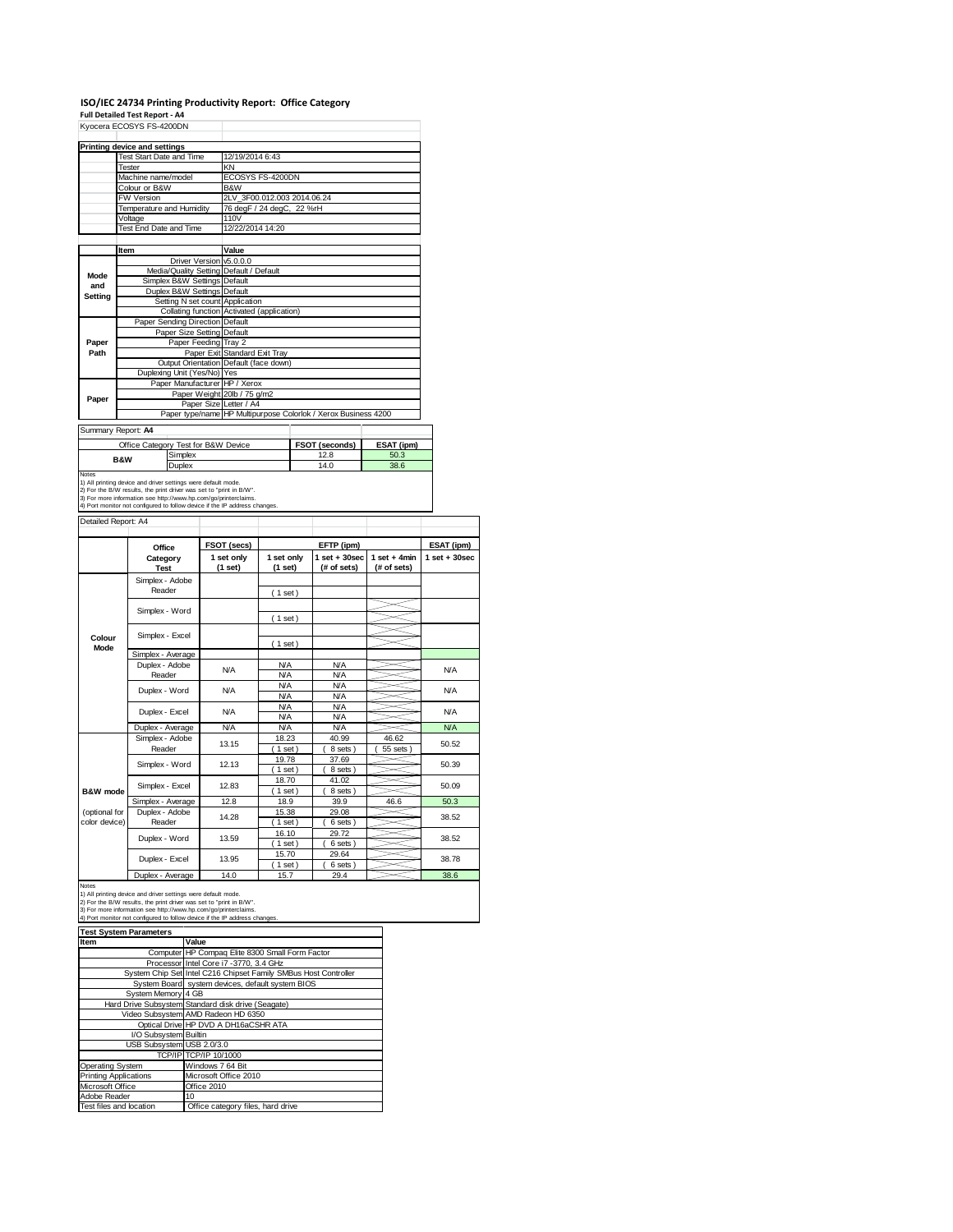#### **ISO/IEC 17629 First Print Out Time Report: Office Category**

**Full Detailed Test Report ‐ LETTER** Kyocera ECOSYS FS-4200DN

|            | <b>NYULEID ELLUS IS FS-42UUDIV</b> |                                |  |  |  |  |
|------------|------------------------------------|--------------------------------|--|--|--|--|
|            |                                    |                                |  |  |  |  |
|            | Printing device and settings       |                                |  |  |  |  |
|            | Test Start Date and Time           | 12/17/2014 15:57               |  |  |  |  |
|            | Tester                             | KN                             |  |  |  |  |
|            | Machine name/model                 | ECOSYS FS-4200DN               |  |  |  |  |
|            | Colour or B&W                      | B&W                            |  |  |  |  |
|            | Configuration (options)            | default                        |  |  |  |  |
|            | Controller                         | Not Specified                  |  |  |  |  |
|            | Printing device page count         | 3260                           |  |  |  |  |
|            | Printing supplies page count       | Not Specified                  |  |  |  |  |
|            | Temperature and Humidity           | 77 degF / 25 degC, 22 %rH      |  |  |  |  |
|            | Voltage                            | 110V                           |  |  |  |  |
|            | Test End Date and Time             | 1/29/2015 3:56                 |  |  |  |  |
|            |                                    |                                |  |  |  |  |
|            | Item                               | Value                          |  |  |  |  |
| Mode       | PDL and driver version             | default                        |  |  |  |  |
| and        | Print Quality mode                 | default                        |  |  |  |  |
|            | B&W settings                       | default                        |  |  |  |  |
| Setting    | Paper feed orientation             | Short Edge                     |  |  |  |  |
| Paper      | Paper type setting                 | default                        |  |  |  |  |
|            | Paper feeding                      | Standard cassette              |  |  |  |  |
|            | Paper exit                         | Standard exit tray             |  |  |  |  |
| Paper Path | Output orientation                 | default (face up or face down) |  |  |  |  |
|            | Duplexing unit                     | Short Edge                     |  |  |  |  |
|            |                                    |                                |  |  |  |  |

# **ISO First Page Out Time Summary Report: Office Category**

| Summary Report: Letter |         |                           |
|------------------------|---------|---------------------------|
|                        |         | FPOT from Ready (seconds) |
| <b>B&amp;W</b>         | Simplex | 8.6                       |
|                        | Duplex  | 12.5                      |

Notes<br>1) All printing device and driver settings were default mode.<br>2) For the B/W results, the print driver was set to "print in B/W".<br>3) For more information see http://www.hp.com/go/printerclaims.<br>4) Port monitor not co

|                                |                           | ISO First Page Out Time Report: Office Category |                    |                              |                      |                   |
|--------------------------------|---------------------------|-------------------------------------------------|--------------------|------------------------------|----------------------|-------------------|
| <b>Detailed Report: LETTER</b> |                           |                                                 |                    |                              |                      |                   |
|                                |                           | Word<br>(seconds)                               | Excel<br>(seconds) | Adobe<br>Reader<br>(seconds) | Average<br>(seconds) | <b>Delay Time</b> |
|                                | FPOT from Ready - Simplex |                                                 |                    |                              |                      |                   |
|                                | FPOT from Ready - Duplex  |                                                 |                    |                              |                      |                   |
| <b>Color Mode</b>              | FPOT from Sleep - Simplex |                                                 |                    |                              |                      |                   |
|                                | Recovery Time             |                                                 |                    |                              |                      |                   |
|                                | FPOT from Off - Simplex   |                                                 |                    |                              |                      |                   |
|                                | Warm-up Time              |                                                 |                    |                              |                      |                   |
|                                | FPOT from Ready - Simplex | 8.31                                            | 8.47               | 9.00                         | 8.60                 | 50 Seconds        |
|                                | FPOT from Ready - Duplex  | 12.15                                           | 12.33              | 12.89                        | 12.46                | 50 Seconds        |
| <b>B&amp;W Mode</b>            | FPOT from Sleep - Simplex |                                                 |                    | 26.92                        |                      |                   |
|                                | Recovery Time             |                                                 |                    | 17.9                         |                      |                   |
|                                | FPOT from Off - Simplex   |                                                 |                    | 69.66                        |                      |                   |
|                                | Warm-up Time              |                                                 |                    | 60.66                        |                      |                   |

Notes<br>1) All printing device and driver settings were default mode.<br>2) For the B/W results, the print driver was set to "print in B/W".<br>3) For more information see http://www.hp.com/go/printerclaims.<br>4) Port monitor not co

|                                         | <b>Test System Parameters</b> |                                                       |  |  |  |  |
|-----------------------------------------|-------------------------------|-------------------------------------------------------|--|--|--|--|
|                                         | <b>Item</b>                   | Value                                                 |  |  |  |  |
|                                         | Computer                      | HP Compaq Elite 8300 Small Form Factor                |  |  |  |  |
|                                         | Processor                     | Intel Core i7 -3770, 3.4 GHz                          |  |  |  |  |
|                                         | System Chip Set               | Intel C216 Chipset Family SMBus Host Controller       |  |  |  |  |
|                                         | System Board                  | system devices, default system BIOS                   |  |  |  |  |
| <b>Test</b>                             | System Memory                 | 4 GB                                                  |  |  |  |  |
| System                                  | Hard Drive Subsystem          | Standard disk drive (Seagate)                         |  |  |  |  |
|                                         | Video Subsystem               | AMD Radeon HD 6350                                    |  |  |  |  |
|                                         | Optical Drive                 | HP DVD A DH16aCSHR ATA                                |  |  |  |  |
|                                         | I/O Subsystem                 | Builtin                                               |  |  |  |  |
|                                         | <b>USB Subsystem</b>          | USB 2.0/3.0                                           |  |  |  |  |
| Printing<br>Device<br><b>Connection</b> | TCP/IP                        | 10/1000                                               |  |  |  |  |
|                                         | <b>Operating System</b>       | Windows 7 Business/Ultimate, 64 bit, Build 7601, SP 1 |  |  |  |  |
|                                         | <b>Printing Applications</b>  | Microsoft Office 2010 SP2                             |  |  |  |  |
| Software                                |                               | Adobe Reader 10.1.4                                   |  |  |  |  |
|                                         | <b>Print Driver</b>           | v5.0.0.0                                              |  |  |  |  |
|                                         | Test files and location       | Office category files, hard drive                     |  |  |  |  |